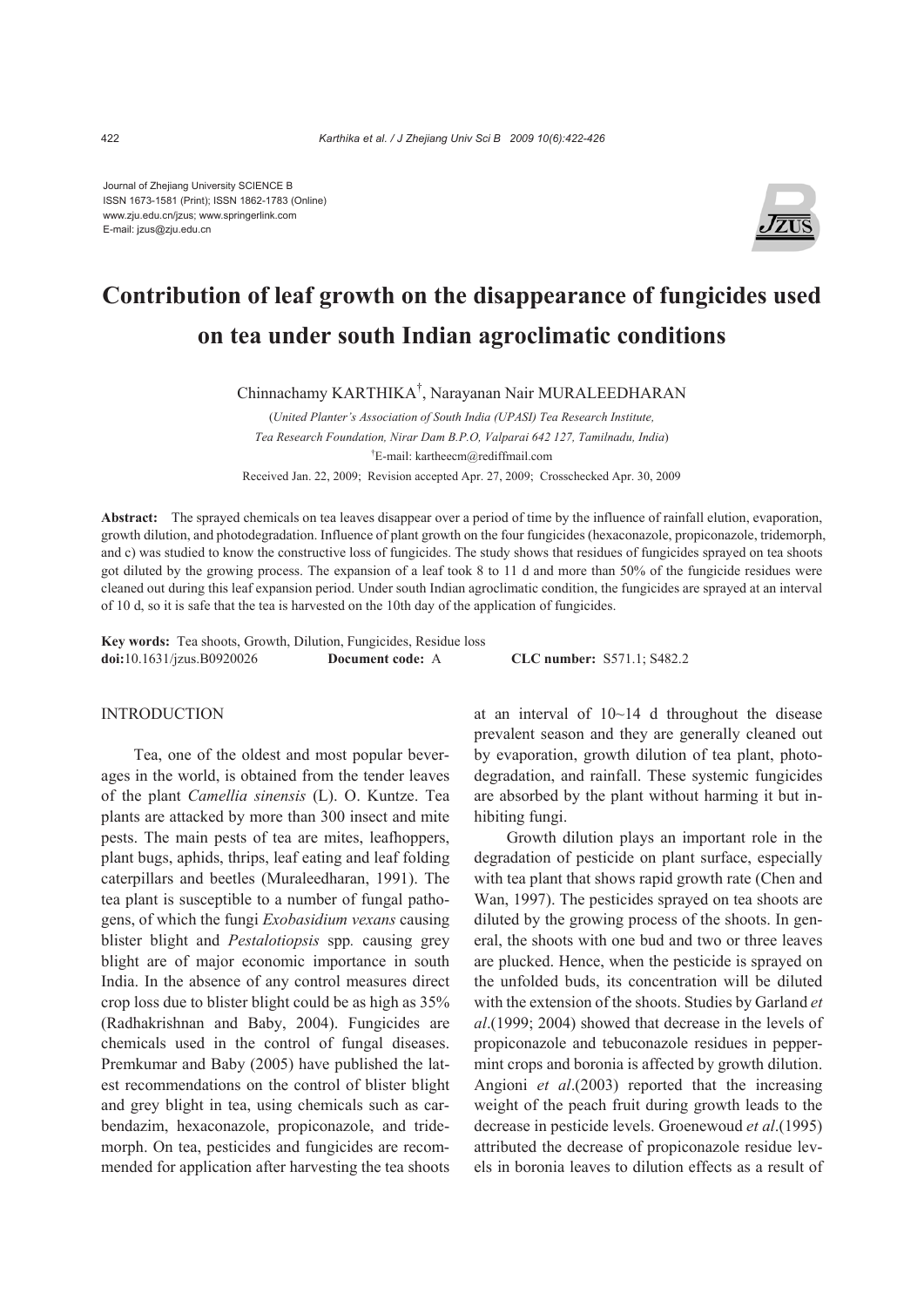growth. However, no previous work has been found on the important mechanism of growth dilution on tea leaf growth. In the present paper, the residues of certain fungicides used on tea during the leaf growth period of tea were assessed.

# MATERIALS AND METHODS

The experimental sites were located in the Anamallai hills in Valparai, India at 1150 m above mean sea level (MSL). The fungicides were sprayed at the recommended doses, i.e., hexaconazole (Contaf 5 EC) at 200 ml/ha, propiconazole (Tilt 25 EC) at 125 ml/ha, tridemorph (Calixin 80 EC) at 100 ml/ha, and carbendazim (Bavistin 50% wettable powder) using a knapsack sprayer. The structures of these fungicides are shown in Fig.1. Dilution of the fungicide due to leaf expansion was determined by spraying the fungicide on the shoots comprising three leaves and a bud. For each chemical, one bush was selected and the untreated bushes in between were treated as control. The fungicide residues were assessed on one leaf and a bud, two leaves and a bud, and three leaves and a bud (Chen and Wan, 1997).

The fungicides were applied on the tea bushes, and tea shoots comprising three leaves and a bud were collected after 24 h of fungicide application, leaving behind two leaves and a bud and one leaf and a bud that were collected for the analysis of fungicide residues after expansion. When a shoot with the two leaves and a bud grew into a shoot with three leaves

and a bud, the fungicides fallen on the two leaves and a bud spread onto three leaves and a bud so that the total quantity of residues was diluted on the larger shoot. The residues were then determined in the shoot with two leaves and a bud and the one with three leaves and a bud. This study was conducted during June 2006 and May 2007. The average rainfall (mm) was 538.4 mm and the minimum and maximum temperatures were 16.9 and 23.9 °C, respectively, in June 2006, and 916.4 mm and 18.2 and 24.0 °C in May 2007. Unfolding and expansion of the third leaf in the crop shoot comprising two leaves and a bud is called leaf expansion. The number of days taken for leaf expansion would vary with months, which was reported to be 8 to 9 d during May and 10 to 11 d in June (Murthy and Sharma, 1989; Sharma, 1979).

Hexaconazole and propiconazole residues in green tea shoots were extracted by the procedure described by Karthika and Sachin (2008) and Karthika and Muraleedharan (2009), respectively. The four common steps involved in the determination of fungicide residues in green leaves were extraction with suitable solvent, partition, elution, and analysis as follows:

Step 1: 10 g of control green leaves samples were placed in a 250-ml conical flask. The extracting mixtures of solvents were 100 ml *n*-hexane:water at 1:1 (v/v) for hexaconazole, 200 ml methanol:water at 1:1 (v/v) for propiconazole, 100 ml 0.02 mol/L hydrochloric acid:methanol at 80:20 (v/v) for carbendazim, and 100 ml of acetone for tridemorph. The mixtures were shaken on a mechanical shaker for 2 h.



**Fig.1 Structures of the four fungicides**  (a) Hexaconazole; (b) Propiconazole; (c) Carbendazim; (d) Tridemorph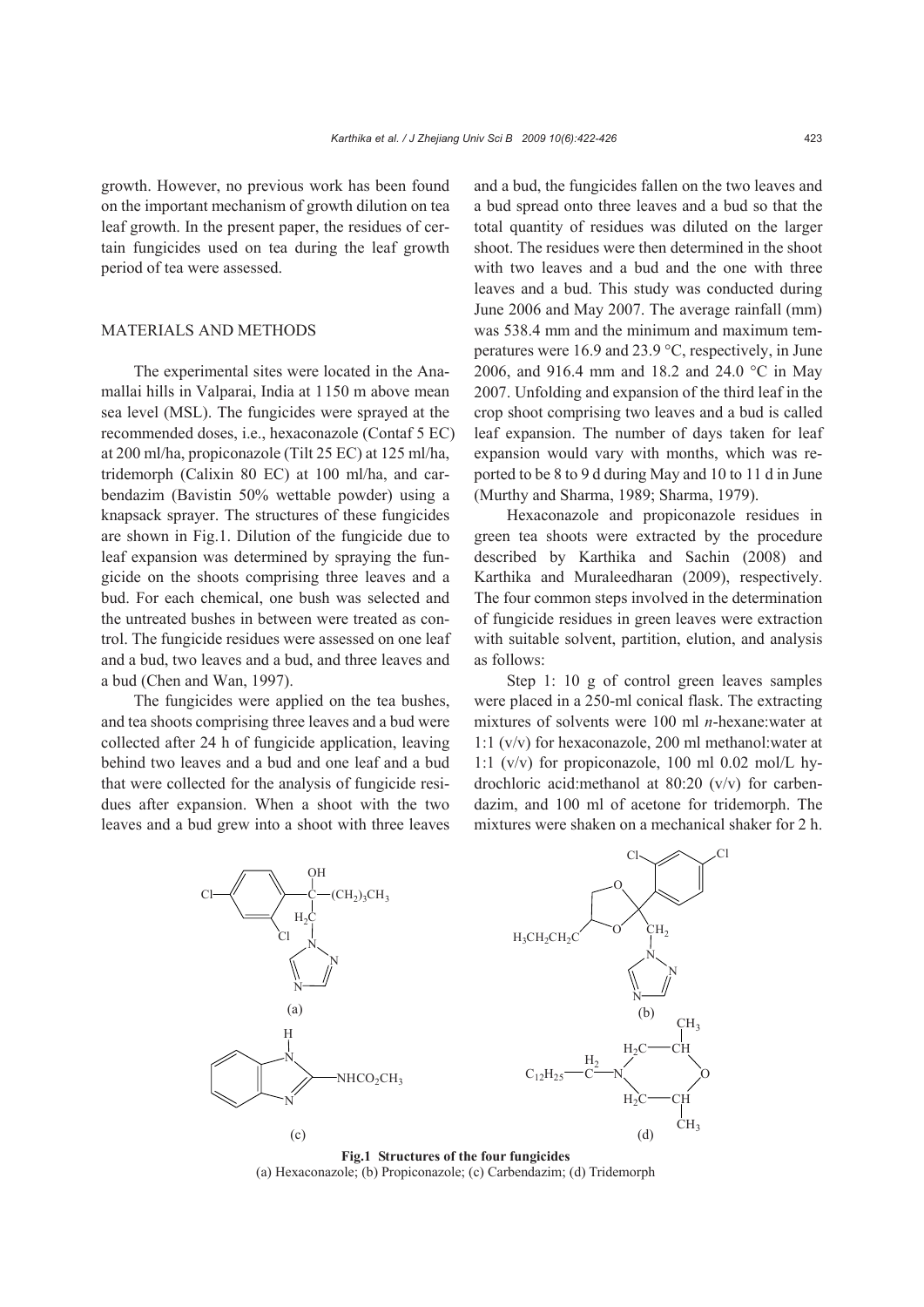Supernatant was filtered through Whatmann No. 1 filter paper and transferred to a 500-ml separatory funnel.

Step 2: The filtrate was partitioned by adding 100 ml of saturated sodium chloride (NaCl) to the separatory funnel. For hexaconazole, the aqueous layer was discarded and the organic phase was once again partitioned with 50 ml of saturated NaCl. For propiconazole and tridemorph 200 ml of dichloromethane (DCM) (in three aliquots: 100, 50, and 50 ml) and for carbendazim 100 ml of DCM (in two aliquots: 50 and 50 ml) were added to the funnel and shaken vigorously.

Step 3: The organic phase was passed through a layer of anhydrous sodium sulphate  $(Na_2SO_4)$  into a 500-ml round bottom flask to remove moisture. The extract was concentrated to dry using rotary vacuum evaporator at a temperature of 35 °C. The residue was dissolved in specific solvent, 10 ml hexane for hexaconazole and 10 ml DCM for propiconazole, carbendazim, and tridemorph. Purification of the extract was performed by column chromatography using 10 g of preactivated adsorbent florisil (60~100 mesh). Activation of florisil was carried out by keeping it in an oven for 2 h at 400 °C, and the material was cooled, weighed, and transferred to the column. For carbendazim, 15 g of ready-to-use Extrelut N-20 was used as adsorbent material. In case of carbendazim, the residue dissolved in DCM was loaded into the column and adsorbed in Extrelut N-20 for 20 min before elution. Then 250 ml of methanol:DCM (1:1, v/v) was used for eluting carbendazim. Hexaconazole was eluted with 200 ml of  $10\%$  (v/v) ethyl acetate in DCM, 250 ml DCM:hexane at 3:1 (v/v) for eluting propiconazole, and 200 ml of acetone for eluting tridemorph.

Step 4: The eluate was evaporated to dry at 35 °C using rotary vacuum evaporator. For the determination of hexaconazole residue, the concentrate was dissolved in 5 ml of acetone, and for the detection of propiconazole, tridemorph, and carbendazim residues, the concentrates were dissolved in 10 ml of high performance liquid chromatography (HPLC) grade methanol prior to chromatographic analysis. HPLC analysis was performed with an Agilent 1100 series. The HPLC chromatographic column consisted of a Zorbax Rx C18 capillary column. The mobile phase used for propiconazole residue analysis was HPLC acetonitrile:(HPLC water+1 mmol ammonium acetate) (80:20, v/v). Detection was carried out at 220 nm wavelength. The flow rate of the mobile phase was 1.5 ml/min and the thermostat temperature during the performance was 25 °C. The mobile phase used for analyses of tridemorph and carbendazim residues was HPLC acetonitrile:HPLC water (80:20, v/v). The flow rate of the mobile phase was 1.0 ml/min and the thermostat temperature during the performance was 25 °C. The detector wavelength for tridemorph was 225 nm while 280 nm for carbendazim. The injection volume of the sample to chromatographic analysis was 10 µl.

Gas chromatographic analysis of hexaconazole was carried out on a Hewlett Packard GC (5890 series II) equipped with DB-5 column coupled with nitrogen phosphorus detector (NPD) and HP 3396 series III integrator. The GC was operated at the oven temperature of 225 °C, injector temperature 220 °C, detector temperature 250 °C, and carrier flow (nitrogen) 5 ml/min for the residue analysis of hexaconazole.

Method performance was assessed by evaluating quality parameters such as recovery percentage, repeatability, reproducibility, linearity, and limits of detection and quantification. Linearity was achieved over the range of 0.10~1.0 mg/kg with a correlation coefficient of 0.999. The instrumental limit of detection (LOD) for the fungicides was 0.10 mg/kg and the limit of quantitation (LOQ) in green tea shoots was 0.3 mg/kg. Recovery of spiked fungicides in control green tea shoots at the levels of 0.3, 1.0, 2.0, 4.0, and 5.0 mg/kg was greater than 90%.

#### RESULTS AND DISCUSSION

Table 1 presents growth dilution of various fungicides. More than 60% of hexaconazole was cleaned out when a bud and two leaves expanded into a bud and three leaves. The loss was 57% when a shoot with one leaf and a bud expanded into the one with two leaves and a bud. The amount of propiconazole lost when a bud and two leaves expanded into a bud and three leaves was almost 55%. About 59% of tridemorph residue was lost when a bud and two leaves expanded into a bud and three leaves. When a bud and two leaves expanded into a bud and three leaves, the residue of carbendazim on the latter was below 0.1 mg/kg, the lowest detection.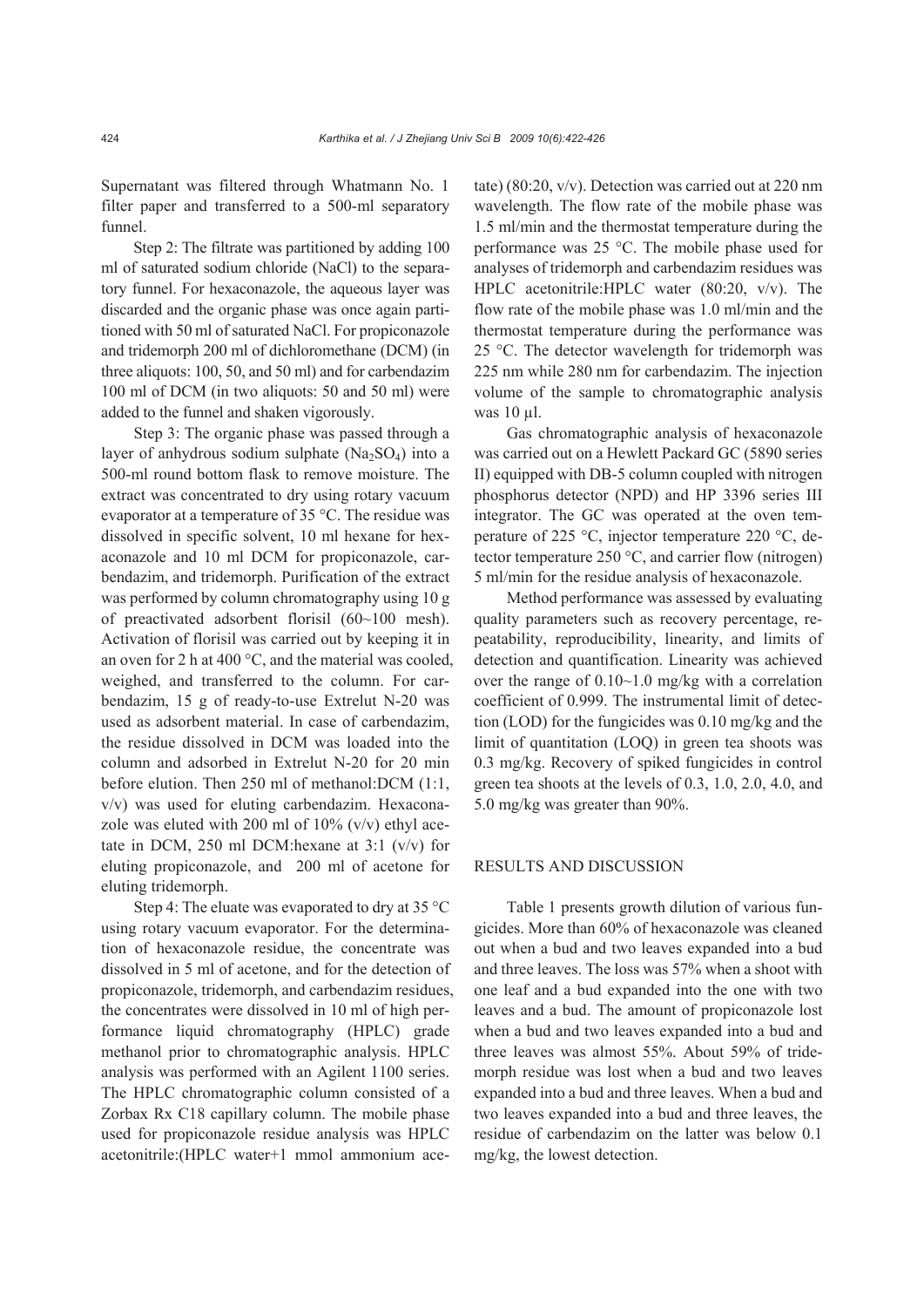| Chemical      | After spray        |                   | After expansion    |                 |
|---------------|--------------------|-------------------|--------------------|-----------------|
|               | Type of shoot      | Residue $(mg/kg)$ | Type of shoot      | Residue (mg/kg) |
| Hexaconazole  | A bud+three leaves | $1.54 \pm 0.02$   |                    |                 |
|               | A bud+two leaves   | $0.79 \pm 0.03$   | A bud+three leaves | $0.31 \pm 0.01$ |
|               | A bud+one leaf     | $0.28 \pm 0.01$   | A bud+two leaves   | $0.12\pm0.02$   |
| Propiconazole | A bud+three leaves | $1.18 \pm 0.03$   |                    |                 |
|               | A bud+two leaves   | $0.53 \pm 0.04$   | A bud+three leaves | $0.24 \pm 0.01$ |
|               | A bud+one leaf     | $0.16\pm0.02$     | A bud+two leaves   | < 0.1           |
| Tridemorph    | A bud+three leaves | $0.82\pm0.01$     |                    |                 |
|               | A bud+two leaves   | $0.37\pm0.01$     | A bud+three leaves | $0.15 \pm 0.02$ |
|               | A bud+one leaf     | $0.10 \pm 0.03$   | A bud+two leaves   | < 0.1           |
| Carbendazim   | A bud+three leaves | $0.64\pm0.02$     |                    |                 |
|               | A bud+two leafves  | $0.20 \pm 0.01$   | A bud+three leaves | < 0.1           |
|               | A bud $+$ one leaf | $0.10 \pm 0.01$   | A bud+two leaves   | < 0.1           |

**Table 1 Effect of growth dilution on residues\***

\* Values as mean±*SD* (*n*=4)

These results show that the residues of fungicides sprayed on tea shoots got diluted by the growing process of the tea plant. The expansion of a leaf took 8 to 11 d and more than 50% of the residues of the fungicides were lost during this leaf expansion period of shoots from two leaves and a bud into three leaves and a bud, which are normally removed during harvest. Since the fungicides are sprayed at an interval of 10 to 14 d depending on the shoot growth and disease incidence, it can be stated that the major part of fungicide residues was cleaned out due to the growth of the tea shoot. Similarly, the residue levels on a bud and one leaf were lost by over 50% when it expanded into a bud and two leaves and in the case of propiconazole, carbendazim, and tridemorph, the residues after leaf expansion were below their lowest detection limit 0.1 mg/kg.

The growth of the tea shoot, however, did not result in the disappearance of the fungicides suddenly but rather gradually. Considerable levels of residues remained on a bud and three leaves after expansion. The slow disappearance of the residues was attributed to the systemic nature of the chosen fungicides (Schermerhorn *et al*., 2005). Once the fungicides are applied, they are absorbed by the plant leaves and translocated upwards in the plant, and persist in the fresh green leaves for a longer period of time. Angioni *et al*.(2003) reported that increasing weight of the peach during growth was the main factor leading to an apparent decrease in pesticide levels on a weight-byweight basis. Chen and Wan (1997) reported growth dilution as one of the important parameters that contributed to the loss of chemicals sprayed on tea shoots. This work is a preliminary study to evaluate the percentage of residue loss during the said mechanism of growth dilution. In south India, the tea shoots are harvested between 7 to 10 d after fungicide application, and this study shows that during this period, the sprayed chemical is cleaned out significantly due primarily to the expansion of tea shoots; therefore, it is safe to harvest the tea leaves.

## **CONCLUSION**

The above work brings insight on the important degradative mechanism of a sprayed chemical on tea shoots, viz., growth dilution. The study illustrates that almost 50% of the residues were cleaned up due to the extension of shoots from the growth stage of two leaves and a bud to the one of three leaves and a bud. The fungicides employed are all systemic in nature and are known to persist in the sprayed environment for a long period, which may pose a threat for the presence of their residues in the final product. Our study reveals that a major contribution to the loss of residues is influenced by growth dilution. In south Indian tea plantations, the tea shoots are harvested on the 10th day after each fungicide application. The maximum residue limit prescribed by the European Union (EU) is 0.05 mg/kg for hexaconazole and 0.1 mg/kg for the rest of the fungicides. It can be seen that